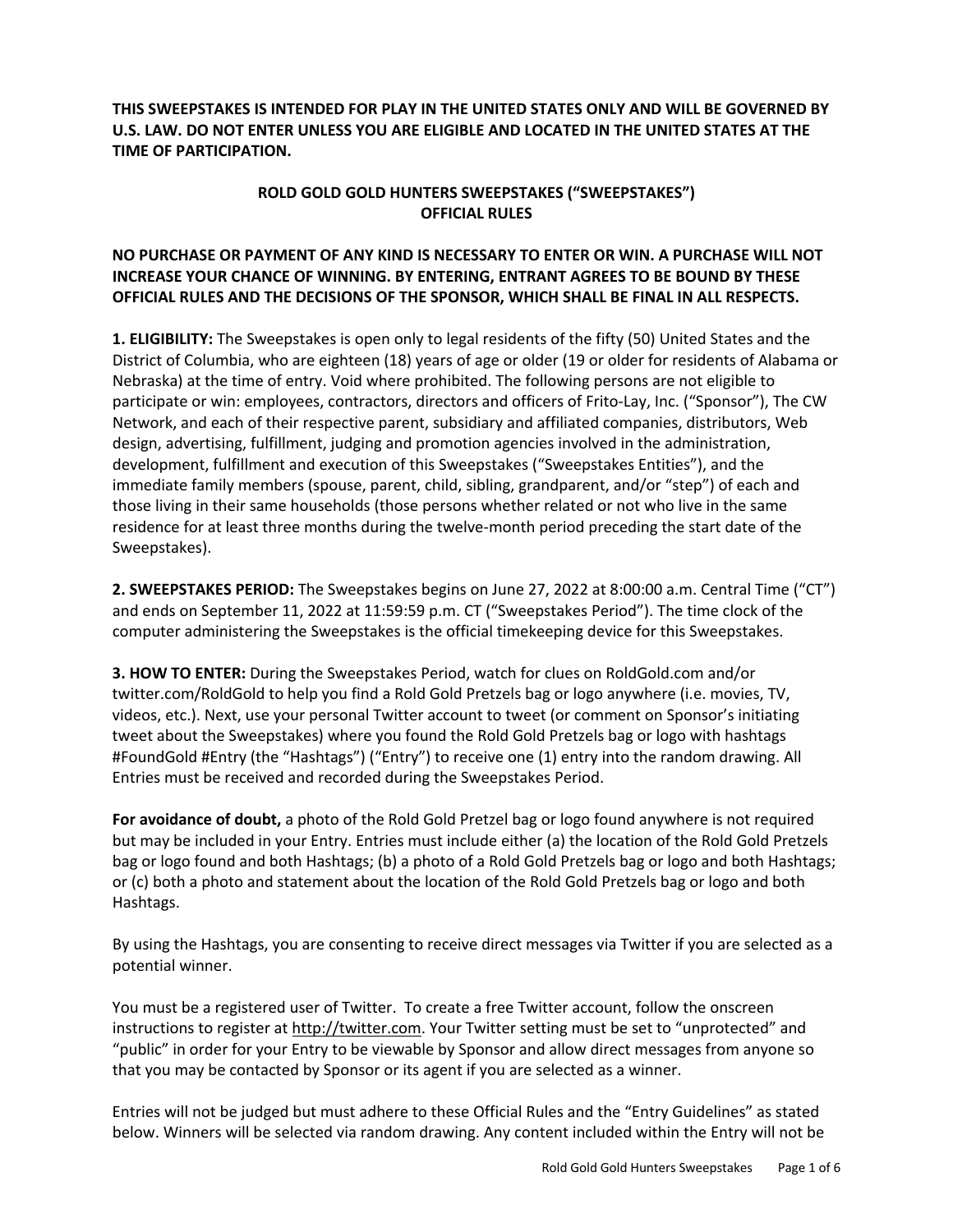judged or used in any way to determine a potential winner. However, any Entry containing inappropriate content, as determined by Sponsor, in its sole discretion, will be considered an invalid Entry and Sponsor reserves the right, in its sole discretion to disqualify entrant from further participation in the Sweepstakes.

**Limit one (1) Entry per person/Twitter account per day.** A "day" is defined as the twenty-four (24) hours between 12:00:00 a.m. CT and 11:59:59 p.m. CT of the same day with the exception of the first day of the Sweepstakes which shall begin at 8:00:00 a.m. CT and end at 11:59:59 p.m. CT.

Use of multiple Twitter accounts or the manipulation of an entrant's contact information for the purpose of obtaining more than the stated number of entries is prohibited and such persons will be disqualified, and all their Entries shall be deemed invalid.

Multiple entrants may not share the same Twitter account. A potential winner may be requested to provide Sponsor with proof that he/she is the authorized account holder of the Twitter account associated with the winning Entry and/or an eligible entrant.

Incomplete, deceptive or garbled Entries are not eligible. Sponsor is not responsible for misspellings, typographical errors, or other issues that may affect the ability to locate or record an Entry. Sponsor reserves the right, at its sole discretion, to disqualify any entrant if they tamper with the entry process or if their fraud or misconduct affects the integrity of the Sweepstakes. Each Entry must be manually key stroked by the individual entrant; automated and/or repetitive submissions of Entries will be disqualified. In Sponsor's sole discretion, Sponsor may disqualify Entries that do not comply with these Official Rules and/or the Twitter Rules and Policies at https://help.twitter.com/en/rules-andpolicies/twitter-rules. In the event of a conflict between the Sweepstakes Official Rules and Twitter Rules and Policies, the Sweepstakes Official Rules shall govern.

If entering with a mobile phone or other web-enabled device and using your wireless carrier's network, standard data charges from your wireless carrier may apply. Check with your wireless service provider for details on these and any other applicable charges. Entrants are solely responsible for any such wireless charges. Mobile entry is not required to submit an Entry or win a prize in this Sweepstakes.

BY SUBMITTING AN ENTRY, ENTRANT ACKNOWLEDGES THAT HIS/HER ENTRY MAY BE POSTED ACROSS ANY OR ALL OF SPONSOR'S DIGITAL AND SOCIAL ASSETS, AT SPONSOR'S DISCRETION. Submission of an Entry grants Sponsor and its agents the right to publish, use, adapt, edit, publicly perform and/or modify such Entry in any way, in any and all media, including for use in advertising and marketing, without limitation, and without consideration to the entrant.

**4. ENTRY GUIDELINES:** By entering, you acknowledge that Sponsor has no obligation to use or post any Entry you submit. By submitting an Entry, you agree that your submission is gratuitous and made without restriction, and will not place Sponsor under any obligation, and that Sponsor is free to disclose the ideas contained in the Entry on a non-confidential basis to anyone or otherwise use the ideas without any additional compensation to you. You acknowledge that, by acceptance of your submission, Sponsor does not waive any rights to use similar or related ideas previously known to Sponsor, or developed by its employees, or obtained from sources other than you. Sponsor reserves the right to, and may or may not, monitor/screen Entries. Each entrant will indemnify and hold harmless, Sponsor and Promotion Parties from any claims to the contrary.

As determined by the Sponsor, in its sole discretion, Entries must meet the following guidelines: (a) Must comply with these Official Rules and any Terms of Service on the applicable Web Site; (b) Cannot be sexually explicit or suggestive, unnecessarily violent or derogatory of any ethnic, racial, gender,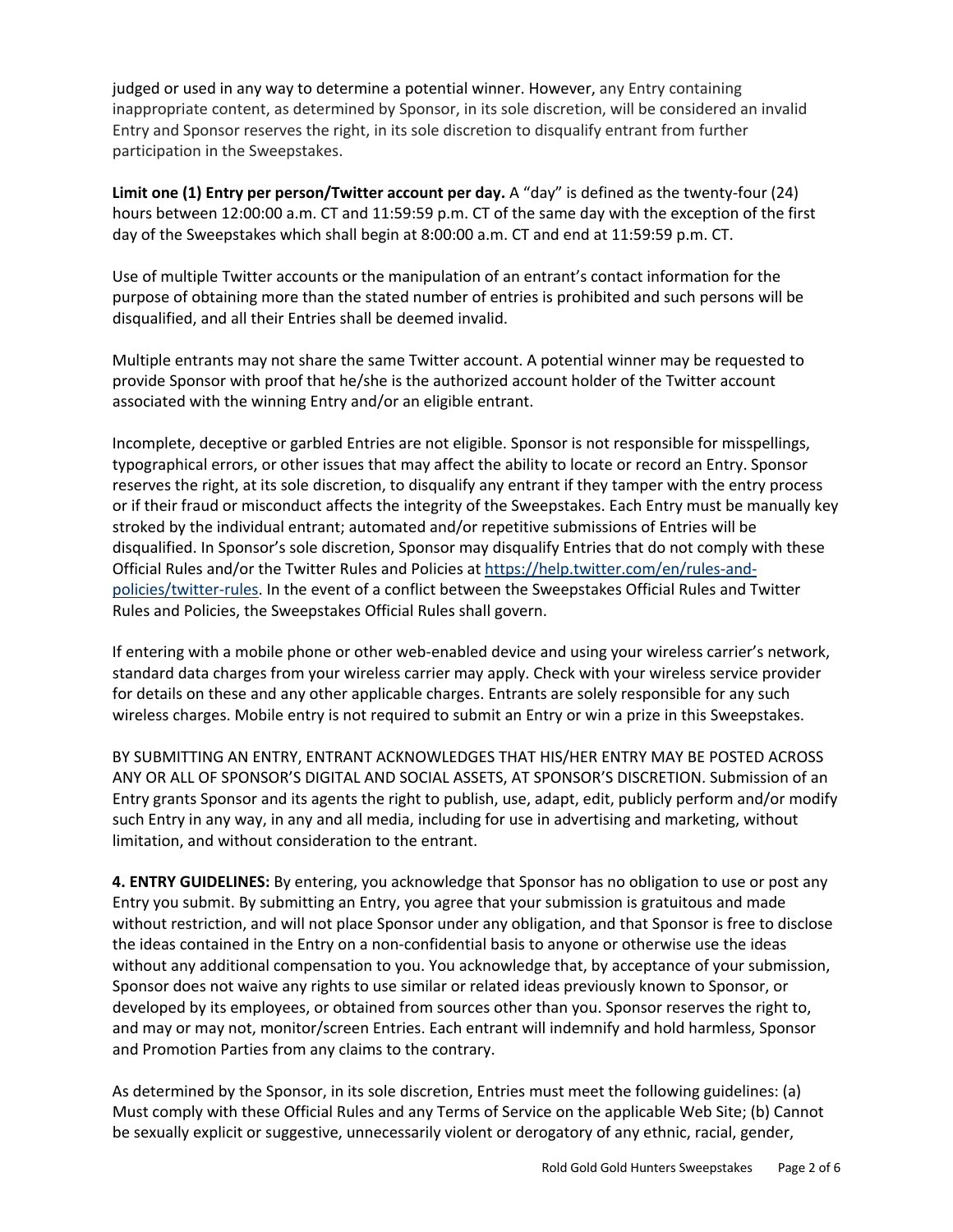religious, political, professional or age group, profane or pornographic, or contain nudity; (c) Cannot promote alcohol, marijuana, illegal drugs, tobacco, e-cigarettes, firearms/weapons (or the use of any of the foregoing), any activities that may appear unsafe or dangerous, or any particular political agenda or message; (d) Cannot be obscene or offensive, endorse any form of hate or hate group; (e) Cannot promote terrorist acts such as providing instructions on how to assemble bombs, grenades and other such weapons or provide instructional information about illegal activities; (f) Cannot defame, misrepresent or contain disparaging or slanderous remarks about Sponsor, its customers or its products, or other people, products or companies; (g) contain any personal identification, such as license plate numbers, personal names, email addresses or street addresses; (h) Cannot contain background artwork, unless it is an original work of the entrant; (i) Cannot communicate messages or images inconsistent with the positive images and/or goodwill to which Sponsor wishes to associate; and (k) Cannot depict, and cannot itself, be in violation of any law.

If you think that any Entry infringes your intellectual property rights, please follow the notification guidelines as stated herein. Frito Lay North America, Inc. investigates notices of alleged infringement and takes appropriate actions under the Digital Millennium Copyright Act, Title 17, United States Code, Section 512(c) ("DMCA"). Frito-Lay's Designated Agent to receive notifications of claimed copyright infringement is: By Mail: Jeanette Zimmer, 7701 Legacy Drive, Plano, Texas 75024. By Email: Jeanette.zimmer@pepisco.com. Your notice of claimed infringement must include the following information: (a) A physical or electronic signature of a person authorized to act on behalf of the copyright owner; (b) Identification of the copyrighted work claimed to have been infringed; (c) Identification of the material that is claimed to be infringing or to be the subject of the infringing activity, and that is to be removed or access to which is to be disabled, as well as information reasonably sufficient to permit us to locate the material; (d) Information reasonably sufficient to permit us to contact the copyright owner, such as an address, telephone number, and, if available, an electronic mail address; (e) A statement that you have a good faith belief that use of the material in the manner complained of is not authorized by the copyright owner, its agent, or applicable law; and (f) A statement that the information in the notification is accurate, and under penalty of perjury, that you are authorized to act on behalf of the copyright owner. For more details on the information required for valid notification, see 17 U.S.C. 512(c)(3). Under the DMCA, claimants who make misrepresentations concerning copyright infringement may be liable for damages incurred as a result of the removal or blocking of the material, court costs, and attorneys' fees.

**ENTRIES POSTED TO ANY OF SPONSOR'S WEB SITES OR SOCIAL MEDIA SITES (IF ANY) WERE NOT EDITED BY SPONSOR AND ARE THE VIEWS/OPINIONS OF THE INDIVIDUAL ENTRANT AND DO NOT REFLECT THE VIEWS OF SPONSOR IN ANY MANNER. Any waiver of any obligation hereunder by Sponsor does not constitute a general waiver of any obligation to entrants. Sponsor reserves the right to waive the Sweepstakes entry requirements set forth herein in its reasonable discretion.** 

**5. RANDOM DRAWING:** Potential winners will be selected in a random drawing to be held on or about September 13, 2022, from among all eligible Entries received by the third-party administrator of the Sweepstakes, whose decisions shall be final. Odds of winning depend upon the number of eligible Entries received. Limit one (1) prize per person/household.

**6. PRIZE DETAILS: Sixty (60) Prizes will be awarded,** each consisting of a one (1) ounce Credit Suisse gold bar. Value of each gold bar prize is \$1,938.69 based on the price of a one (1) oz. Credit Suisse gold bar as of May 26, 2022 (apmex.com). Gold value fluctuates. In lieu of the one (1) oz. Credit Suisse gold bar, winner may take a cash alternative of \$1,938.69 (awarded in the form of a check, payable to winner). Each winner must accept the prize as stated by Sponsor or prize will be forfeited and awarded to an alternate winner. Total value of all prizes (as of May 26, 2022 as gold value fluctuates daily) is \$116,321.40.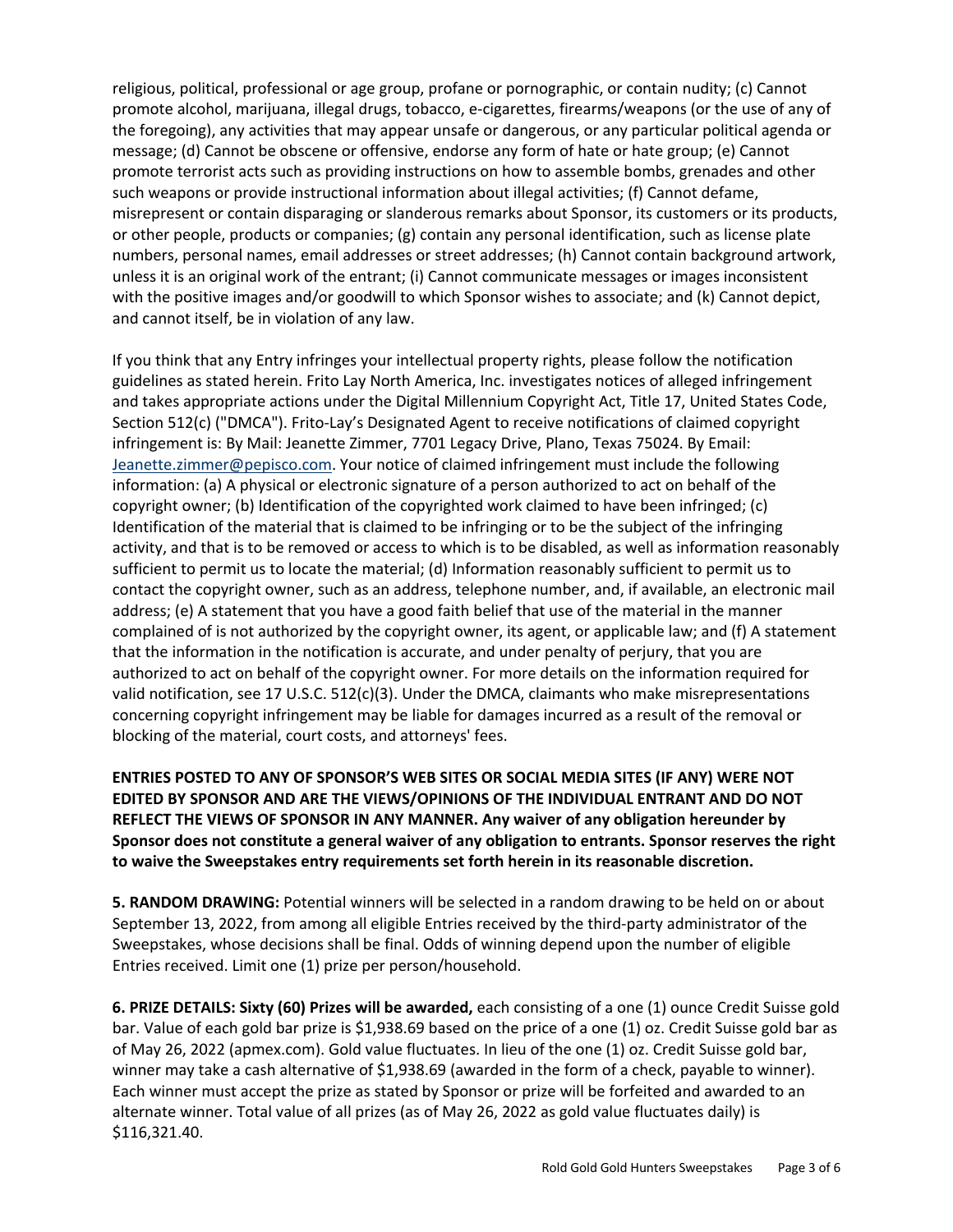**7. NOTIFICATION OF WINNERS:** The potential winners will be notified via direct message ("DM") through their Twitter account. The DM will request the potential winner's contact information (including a valid email address) which must be provided by the potential winner, via email, to the Administrator within three (3) calendar days. Upon Administrator's timely receipt of winner's contact information, the Administrator will email the potential winner an IRS Form W-9 and an Affidavit of Eligibility/Liability Release with (where lawful) a publicity release which must be properly executed within five (5) calendar days from the time the email was sent from the Administrator. A prize may be forfeited and awarded to an alternate winner if (a) a potential winner does not properly respond to the notification or return the required documents within the above-stated time periods; (b) a potential winner cannot be verified or is otherwise unable to accept the prize as stated; or (c) the prize notification or prize is returned as undeliverable. Upon prize forfeiture for any reason as stated within these Official Rules, no compensation will be given. Prizes will only be awarded to an eligible entrant residing within the United States. Prizes will be shipped within twelve (12) weeks of winner verification. Sponsor and Sweepstakes Entities are not responsible for suspended or discontinued Internet or wireless service or a change in a winner's Twitter account, email address, or mailing address which may result in a potential winner not receiving their prize notification or prize. Sponsor and Sweepstakes Entities are not responsible for any undelivered emails or unanswered DM's, including without limitation, emails or DM's that are not received because of a potential winner's privacy or spam filter settings which may divert a Sweepstakes notification to a spam or junk folder.

**8. LIMITATIONS OF LIABILITY AND RELEASE:** No liability or responsibility is assumed by Sponsor or Sweepstakes Entities resulting from entrant's participation in or attempt to participate in the Sweepstakes or ability or inability to upload or download any information in connection with the Sweepstakes. No responsibility or liability is assumed by Sponsor or Sweepstakes Entities for technical problems or technical malfunction arising in connection with any of the following occurrences which may affect the operation of the Sweepstakes: Hardware or software errors; faulty computer, telephone, cable, satellite, network, wireless, electronic, Internet connectivity or other online or network communication problems; errors or limitations of any Internet service providers, servers, hosts or other providers; garbled, jumbled or faulty data transmissions; failure of any online transmissions to be sent or received; lost, late, delayed or intercepted transmissions; inaccessibility of the network in whole or in part for any reason; traffic congestion on the Internet or the network unauthorized human or nonhuman intervention of the operation of the Sweepstakes, including without limitation, unauthorized tampering, hacking, theft, virus, bugs, or worms; or destruction of any aspect of the Sweepstakes, or loss, miscount, misdirection, inaccessibility or unavailability of entrant's Twitter account used in connection with the Sweepstakes. Sponsor and Sweepstakes Entities are not responsible for any printing, typographical, technical, computer, network or human error which may occur in the administration of the Sweepstakes, the uploading, the processing of Entries, the announcement of the prizes or in any Sweepstakes-related materials. Sponsor and Sweepstakes Entities are not responsible for any personal injury or property damage or losses of any kind which may be sustained to user's or any other person's computer or web-enabled device resulting from participation in the Sweepstakes. In the event of a dispute over the identity of a potential winner, the Entry will be declared made by the authorized account holder of the email address associated with the Twitter account used during the entry process. A potential winner may be required to provide identification sufficient to show that they are the authorized account holder of such account(s). SOME JURISDICTIONS DO NOT ALLOW THE LIMITATION OR EXCLUSION OF LIABILITY FOR INCIDENTAL, CONSEQUENTIAL, OR OTHER DAMAGES; AS A RESULT, THE ABOVE LIMITATIONS OR EXCLUSIONS MAY NOT APPLY TO YOU, AND THE FOREGOING PARAGRAPHS SHALL NOT APPLY TO A RESIDENT OF NEW JERSEY TO THE EXTENT DAMAGES TO SUCH NEW JERSEY RESIDENT ARE THE RESULT OF SPONSOR OR SWEEPSTAKES ENTITIES' NEGLIGENT, FRAUDULENT OR RECKLESS ACT(S) OR INTENTIONAL MISCONDUCT.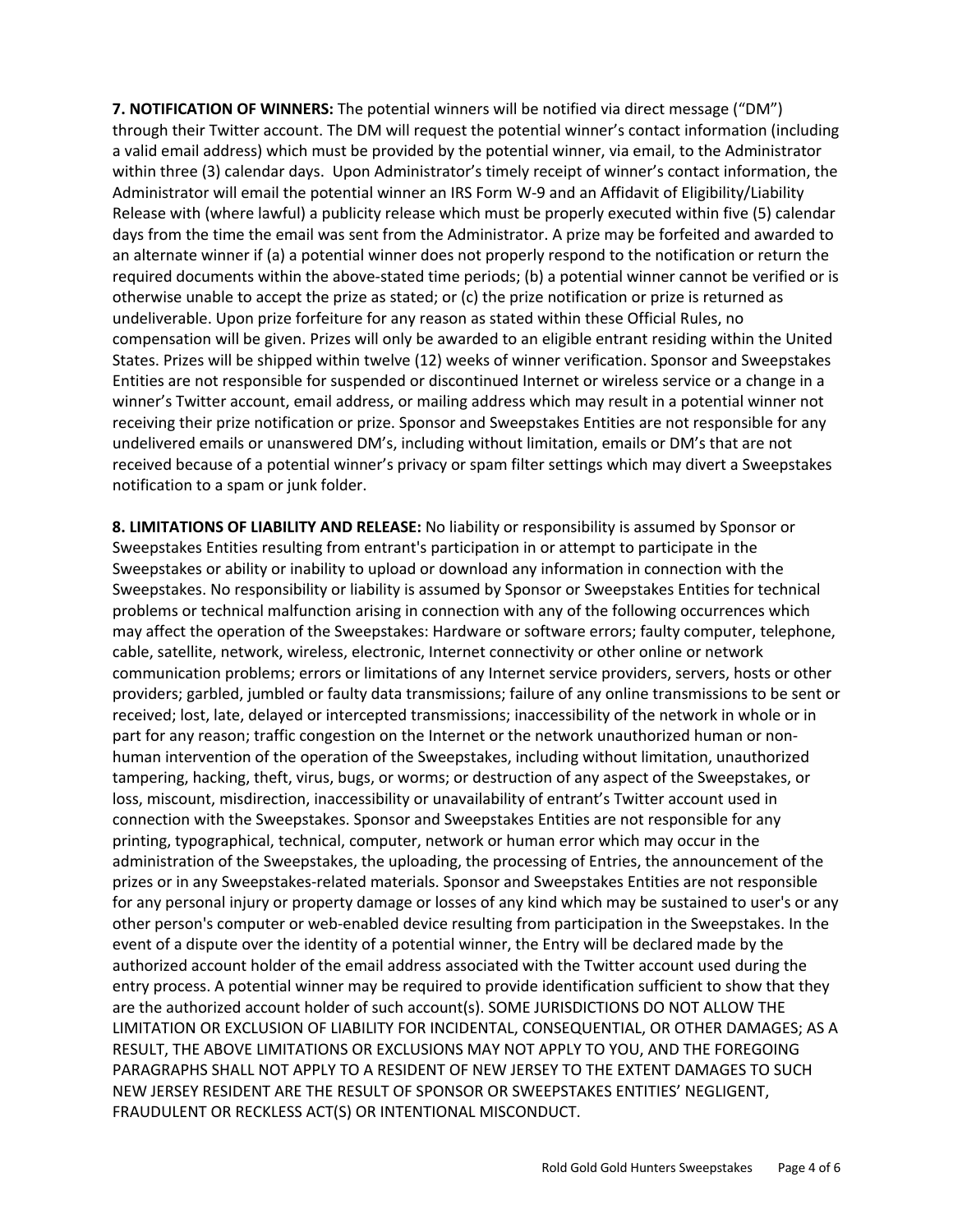**9. RELEASE OF LIABILITY:** By participating in the Sweepstakes, entrants agree (a) to release and hold harmless Sponsor, the Sweepstakes Entities, Twitter, Inc., and all of their respective officers, directors, employees, representatives and agents from any and all claims, actions, losses, injuries, damages or liabilities arising from or relating to such entrant's participation or inability to participate in the Sweepstakes; (b) under no circumstances will entrant be permitted to obtain awards for, and entrant hereby waives all rights to claim, punitive, incidental, consequential, incidental or any other damages, other than for actual, direct out-of-pocket expenses; (c) all causes of action arising out of or connected with this Sweepstakes, or any prize awarded, shall be resolved individually, without resort to any form of class action; and (d) any and all claims, judgments, and award shall be limited to actual, direct out-ofpocket costs incurred, excluding attorneys' fees and court costs.

By accepting a prize, winners (a) agree that Sponsor, the Sweepstakes Entities, Twitter, Inc., and all of their respective officers, directors, employees, representatives and agents will have no liability whatsoever for, and shall be held harmless by winner against, any liability for injuries, losses or damages of any kind to persons or property resulting in whole or in part, directly or indirectly, from participation in the Sweepstakes; from acceptance, possession, use or misuse of any prize, including travel thereto and (b) grant (and agree to confirm grant in writing promptly upon request) to Sponsor and those acting under Sponsor's authority, and each of their respective designees the right to use their name, photograph, likeness, voice, image, statements, biographical information, and Entry (which may be altered, changed, modified, edited, used alone or with other works, as solely determined by Sponsor) at any time or times, for advertising, trade, publicity and promotional purposes in any media now known or hereafter discovered, worldwide, including the Internet without review, notification or approval, and additional compensation or consideration, unless prohibited by law. Sponsor, and Sweepstakes Entities are not liable in the event that any portion of the Sweepstakes (including any prize) is compromised, modified or canceled due to pandemics or epidemics, outbreaks of infectious disease or any other public health crisis including quarantine measures of any government authority or other restrictions, weather, fire, strike, acts of war or terrorism, government restriction, civil unrest or any other condition beyond their control (a "Force Majeure Event").

**10. GENERAL CONDITIONS:** Winners are solely responsible for any taxes on the prize, if any, and will receive an IRS Form 1099 for the prize value (as stated in these Official Rules). No substitution of prize is offered, except at the sole discretion of the Sponsor. No transfer of prize is permitted. Unclaimed prizes will not be awarded. If a prize cannot be awarded for any reason, Sponsor reserves the right to substitute prize with another prize of equal or greater value. If for any reason the Sweepstakes is not capable of running as planned, including infection by computer virus, bugs, tampering, unauthorized intervention, fraud, technical failures, or any other causes which corrupt or affect the administration, security, fairness, integrity or proper conduct of the Sweepstakes, Sponsor reserves the right to (a) cancel, suspend and/or modify the Sweepstakes, or any part of it, and (b) disqualify any individual who is responsible for such action. If terminated, Sponsor may, in its sole discretion, determine the winners from among all eligible Entries received up to time of such action in a manner as determined by Sponsor. This Sweepstakes is offered only in the United States and all issues and questions concerning the construction, validity, interpretation and enforceability of these Official Rules, entrant's rights and obligations, or the rights and obligations of the Sponsor in connection with the Sweepstakes, shall be governed by, and construed in accordance with, the laws of State of Texas, without giving effect to any choice of law or conflict of law rules. By entering, entrants consent to the jurisdiction and venue of the federal, state and local courts for Collin or Dallas Counties, Texas.

Please see Sponsor's privacy policy located at https://contact.pepsico.com/fritolay/privacy-policy for details of Sponsor's policy regarding the personal information collected in connection with this Sweepstakes. Additionally, any communication between entrant and Sponsor or its agencies regarding